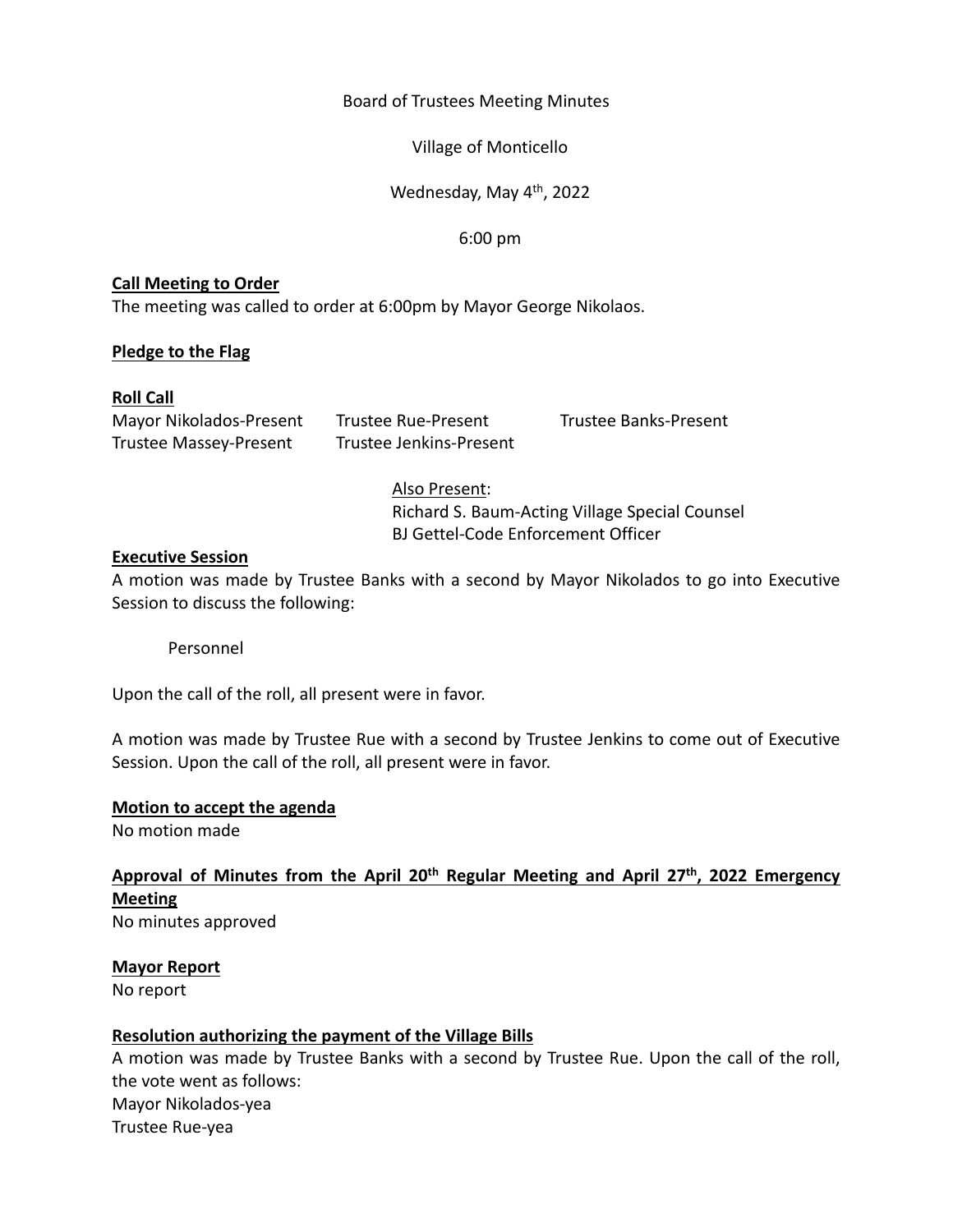Trustee Banks‐yea Trustee Massey‐nay Trustee Jenkins‐nay

**Resolution authorizing the Village Manager to allow employees to attend Seminars and Conferences which will benefit or further the interest of the Village not to exceed \$1,500.00**  A motion was made by Trustee Banks with a second by Trustee Rue to discuss.

Trustee Rue stated that she needs more information.

Upon the call of the roll, the vote went as follows: Mayor Nikolados‐abstain Trustee Rue‐nay Trustee Banks‐yea Trustee Massey‐nay Trustee Jenkins‐nay

#### **Resolution adopting Investment Policy for the Village of Monticello**

A motion was made by Trustee Banks with a second by Trustee Rue to discuss.

Mayor Nikolados stated that the Village is not making any investments right now and this policy needs to be revised.

Upon the call of the roll, the vote went as follows: Mayor Nikolados‐nay Trustee Rue‐nay Trustee Banks‐yea Trustee Massey‐nay Trustee Jenkins‐nay

## **Resolution authorizing the purchase of furniture, office & security equipment in the amount of \$7,358.95 from the JCAP Grant for the Justice Court**

A motion was made by Trustee Rue with a second by Trustee Banks. Upon the call of the roll, the vote went as follows: Mayor Nikolados‐yea Trustee Rue‐yea Trustee Banks‐yea Trustee Massey‐nay Trustee Jenkins‐nay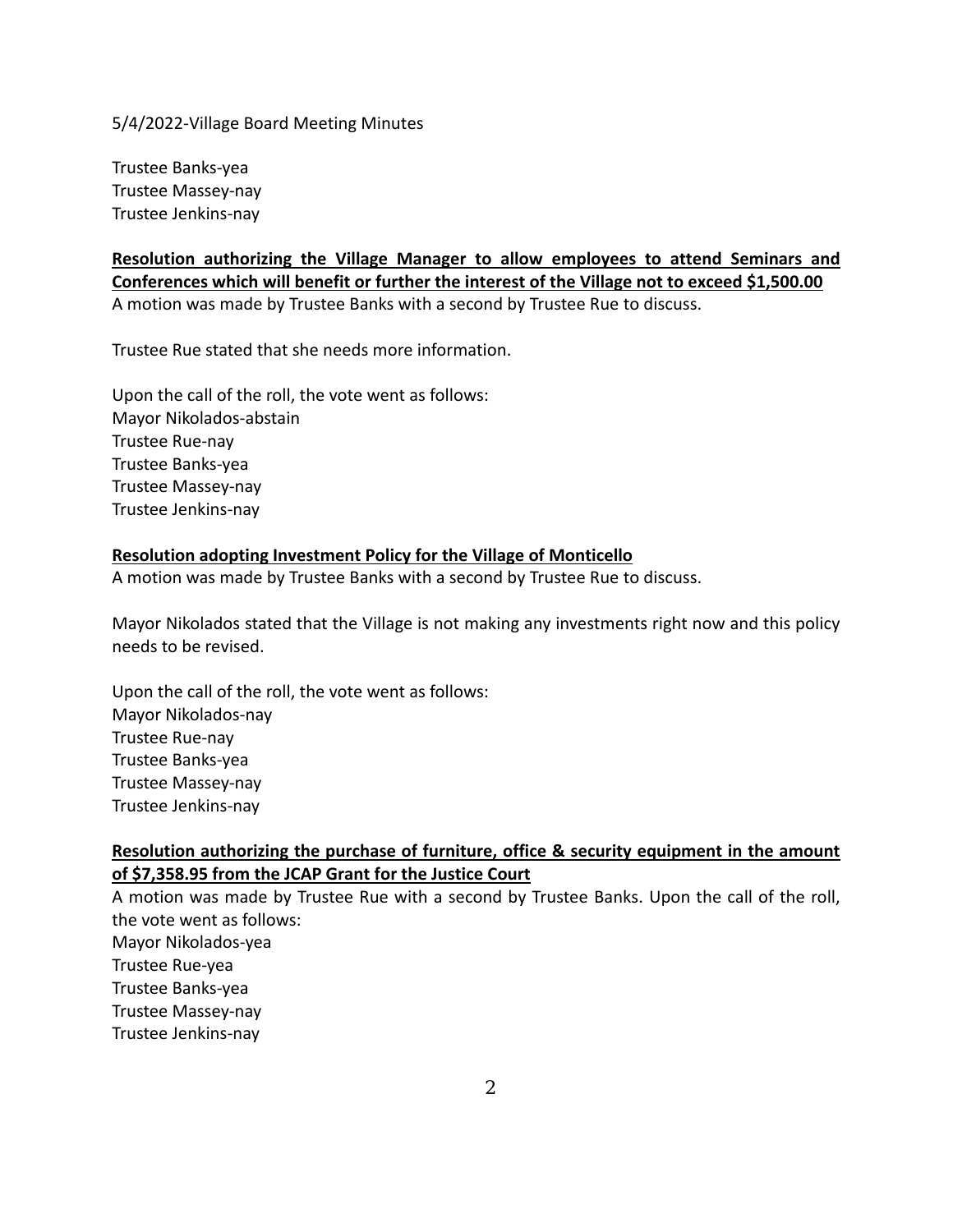# **Resolution authorizing the purchase of Culvert Piper to repair West Broadway & Moon Manor in the amount of \$15,456.00(state bid) from the CHIPS monies from Town & County Bridge & Rail**

A motion was made by Trustee Rue with a second by Trustee Banks. Upon the call of the roll, the vote went as follows:

Mayor Nikolados‐yea Trustee Rue‐yea Trustee Banks‐yea Trustee Massey‐nay Trustee Jenkins‐nay

# Resolution of Support for the 2022 Bagel Fest being held on Saturday, August 13<sup>th</sup>, 2022 from **9am – 4pm**

A motion was made by Trustee Rue with a second by Trustee Banks to discuss.

Trustee Jenkins asked who will be paying the overtime for the Village employees, ie; Police, Sanitation, and Highway including the use of the Village vehicles.

Upon the call of the roll, all present were in favor.

# **Resolution authorizing the Mayor to sign for the USDA Water Grants for Construction Improvements at the estimated cost of \$20,000,000 and appropriating said amount for such purpose and authorizing the issuance of Bonds in the principal Amount**

A motion was made by Trustee Rue with a second by Trustee Banks. Upon the call of the roll, the vote went as follows:

Mayor Nikolados‐yea

Trustee Rue‐yea

Trustee Banks‐yea

Trustee Massey‐nay

Trustee Jenkins‐yea

# **Resolution authorizing payment to McDowell Electric Inc. in the amount of \$1,387.00 from app#A.1620.421(Buildings & Grounds‐Repairs/Maintenance) for Wire Repairs going into the Police Department. Account balance after repair is \$12,471.25**

A motion was made by Trustee Rue with a second by Trustee Banks to discuss and then table.

The Board wanted to know what the \$.30 charge was for on the bill.

Upon the call of the roll, all present were in favor.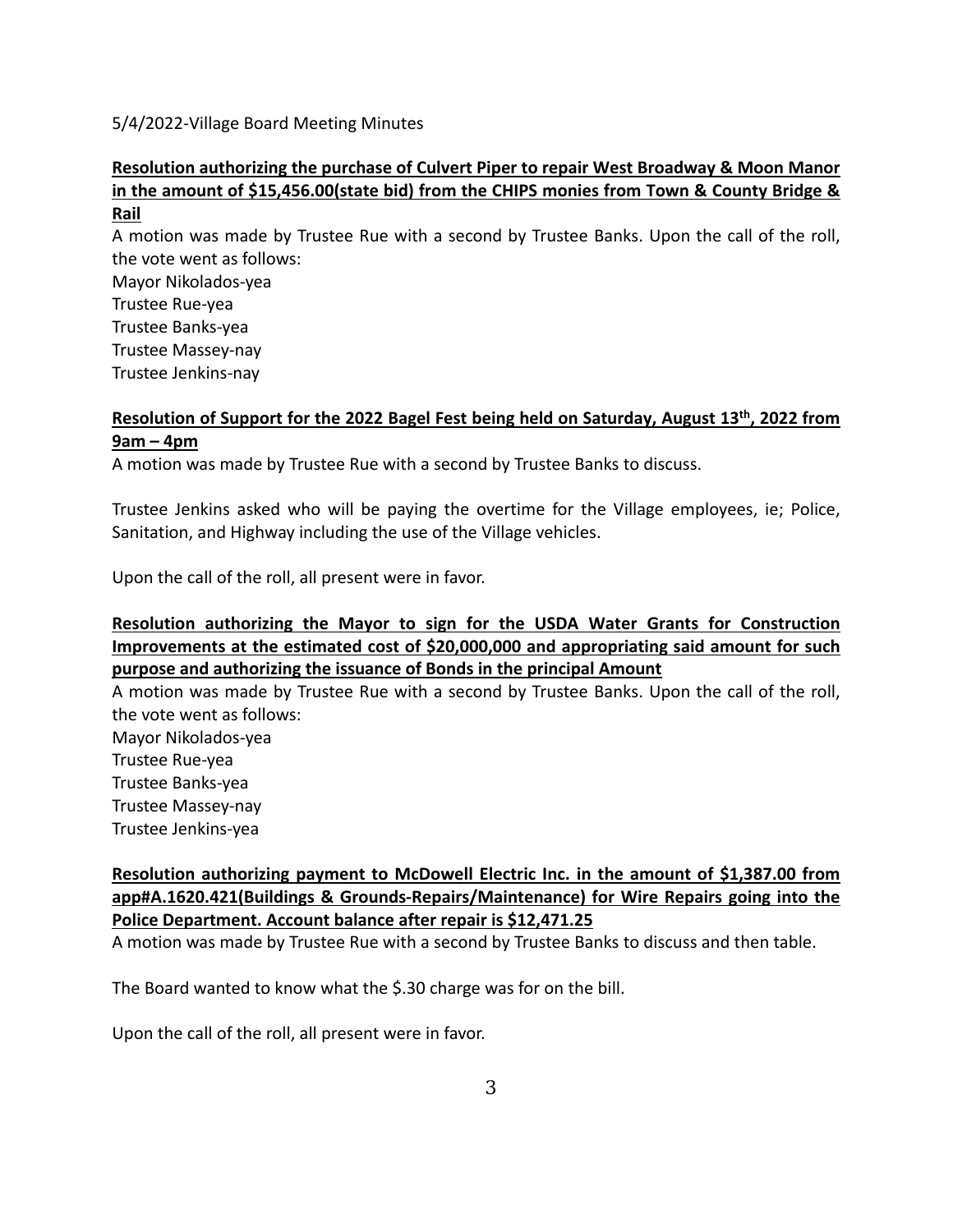# **Resolution authorizing the Village Clerk to issue Medical Transportation Medallions to Mom's Car Service LLC**

A motion was made by Trustee Rue with a second by Trustee Banks to discuss and then table.

The Board wanted more information on this item.

Upon the call of the roll, all present were in favor.

# **Resolution authorizing the transfer of monies from each account to the Capital Fund to cover the purchase of the Avant from Westchester Tractor as agreed in July of 2020 when the purchase was made**

A motion was made by Trustee Massey with a second by Trustee Rue to discuss and table.

The Board wanted more information on this item.

Upon the call of the roll, all present were in favor.

#### Motion to increase Taxi Fares by \$1.00

A motion was made by Mayor Nikolados with a second by Trustee Banks. Upon the call of the roll, the vote went as follows:

Mayor Nikolados‐yea Trustee Rue‐yea Trustee Banks‐yea Trustee Massey‐nay Trustee Jenkins‐nay

#### **Executive Session**

A motion was made by Trustee Rue with a second by Trustee Banks to go into Executive Session to discuss the following at 7:20pm:

Personnel & Contracts

Upon the call of the roll, all present were in favor.

A motion was made by Trustee Rue with a second by Trustee Banks to come out of Executive Session at 8:25pm. Upon the call of the roll, all present were in favor.

Motion to set up a Budget Workshop for Wednesday, May 18<sup>th</sup>, 2022 at 5:00pm A motion was made by Trustee Rue with a second by Trustee Banks. Upon the call of the roll, all present were in favor.